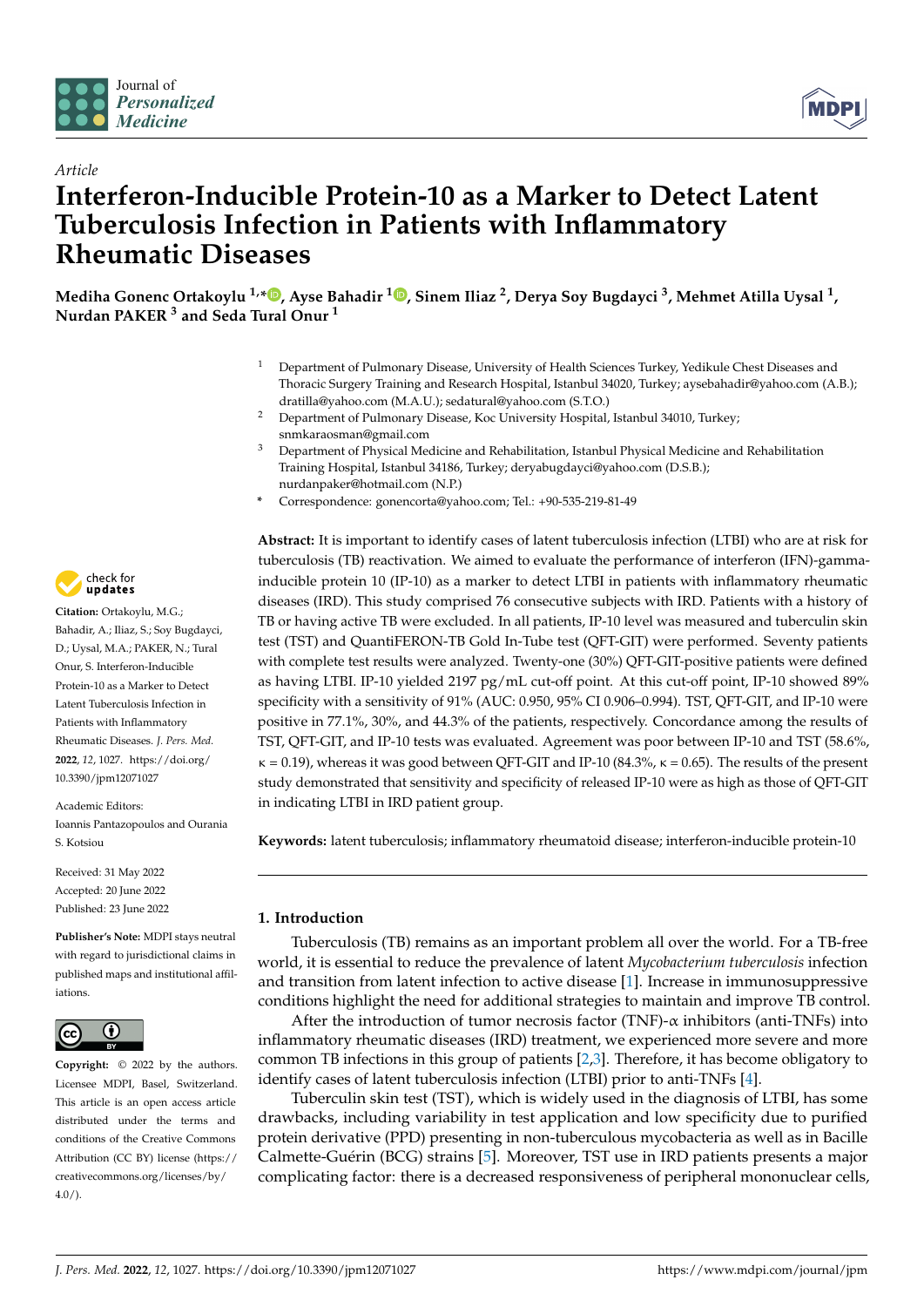leading to a loss in delayed hypersensitivity, which is fundamental for the recognition of antigens, such as PPD [\[6\]](#page-7-5).

Interferon (IFN)-gamma release assays (IGRAs) measure in-vitro T cell response to Mycobacterium TB-specific antigens [\[7\]](#page-7-6). Its results are more specific than those of TST, since mycobacterium TB-specific antigens [Early Secretory Antigenic Target-6 (ESAT-6) and Culture Filtrate Protein-10 (CFP-10)] that are not present in BCG and most of nontuberculous mycobacteria are used during IGRA test on the contrary to PPD [\[8](#page-7-7)[–10\]](#page-7-8).

There are several unresolved issues on the potential clinical use of IGRAs. One area of controversy is whether they can be used in immunocompromised patients, in addition or as an alternative to the TST. The lack of a gold standard for LTBI diagnosis has complicated the assessment of diagnostic accuracy of IGRAs and the comparison of these tests with the TST [\[11\]](#page-7-9). Other Potential biomarkers to detect LTBI more accurately in IRD patients are needed. IFN-gamma-inducible protein-10 kDa (IP-10, CXCL10 [C-X-C motif chemokine 10]) is a pro-inflammatory chemokine involved in trafficking monocytes and T-cells to inflamed foci. In the studies, IP-10 level have been found to be much higher in the QuantiFERON-TB Gold in-Tube test (QFT-GIT) supernatants of TB patients as compared to the healthy individuals and it was thought that TB-specific antigen-stimulated IP-10 could be a potential biomarker for TB infection [\[12\]](#page-7-10). We aimed to evaluate the performance of IP-10 as a marker to detect LTBI and the agreement among TST or QFT-GIT in patients with IRD from moderate prevalence setting.

#### **2. Materials and Methods**

#### *2.1. Study Population*

This cross-sectional study comprised all consecutive subjects with IRD [rheumatoid arthritis (RA) and ankylosing spondylitis (AS)], who were being treated and followed in the Istanbul Physical Medicine and Rehabilitation Training and Research Hospital and referred to our pulmonology clinic to be evaluated in terms of pulmonary diseases during a six-month period of time. All patients' BCG status and medications used for IRD were reviewed and their chest graphs were evaluated. Patients with a history of TB in the past and the patients considered to have active TB were excluded. All patients were Human immunodeficiency virus (HIV) (−). This study was approved by Yedikule Chest Diseases and Thoracic Surgery Training and Research Hospital Ethics Committee (ID:2017/ 73) and all patients read and signed the informed consent.

Of the patients, 28 were on TNF-α treatment, 12 were on steroid treatment, and 21 were on disease-modifying antirheumatic drugs (DMARD). We assessed BCG vaccination status based on interviewing past vaccinations and scar inspection. All subjects underwent a chest radiograph, they were questioned about history of previous TB, and results of previous TST.

#### *2.2. Performing and Assessing TST*

Immediately after blood was drawn, TST was performed by intradermal injection of 0.1 mL (5TU) of PPD (RT-23-tween80). The transverse diameter of induration was measured in millimeters 72 h later using the ballpoint pen method by only one examiner in all patients [\[13\]](#page-7-11). In IRD group, TST induration was interpreted according to published guideline as follows: 0 to 4 mm as negative and  $\geq$ 5 mm as positive [\[14\]](#page-7-12). To maximize the detection rate for LTBI, two-step TST was performed, with a second TST administered 7–10 days after a negative initial test.

#### *2.3. Whole Blood Stimulation*

For the test, 1 mL of whole blood was drawn in each of three vacutainer tubes provided as part of the QFG-GIT system (Cellestis, Carnegie, Australia), a new generation of QFT test. These tubes are already pre-coated with saline (negative control), peptides of ESAT-6, CFP10, and antigen TB 7.7 (antigen stimulated), and PHA (positive mitogen control). The tubes were mixed and incubated for 20–24 h at 37  $°C$  and they were frozen until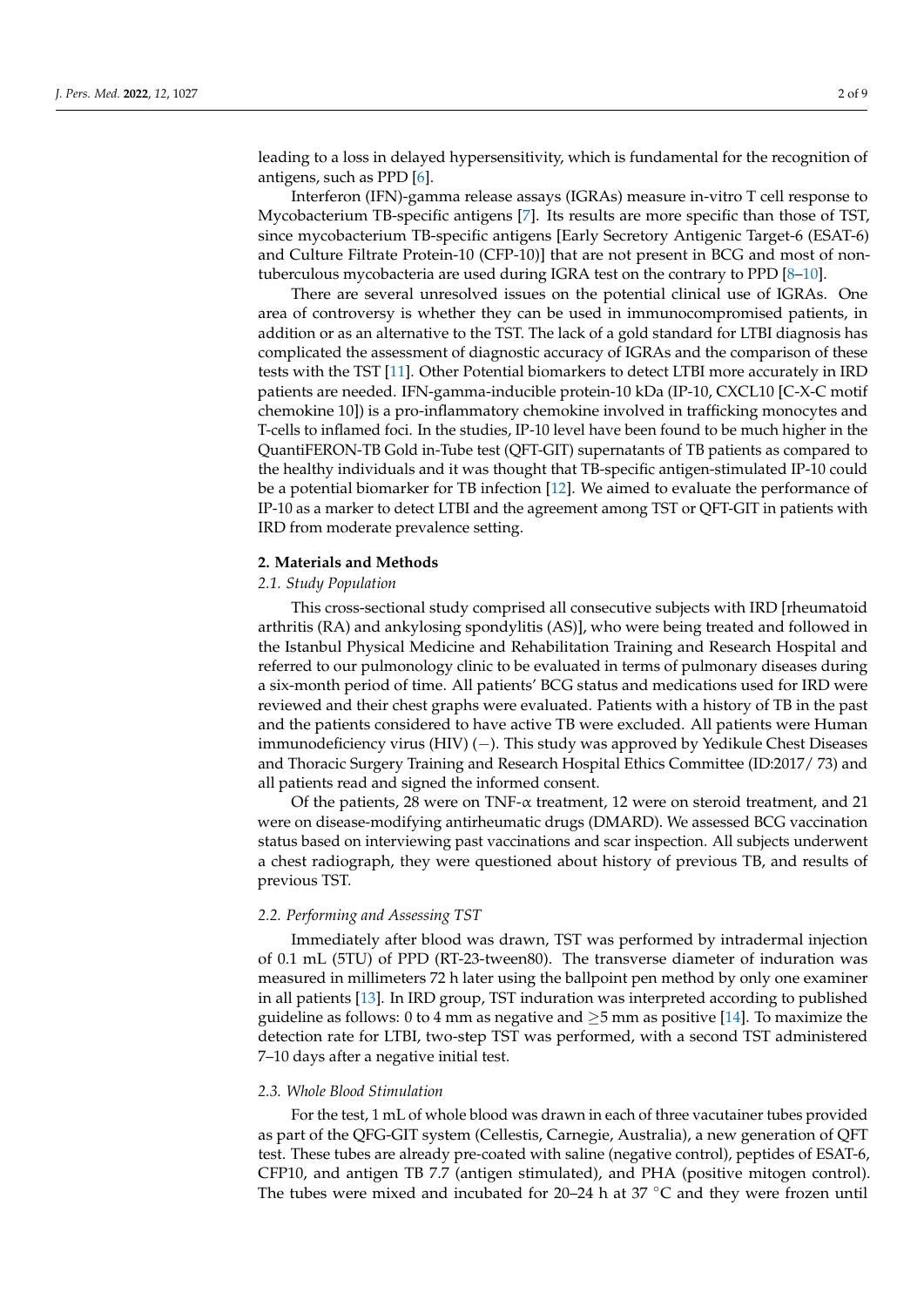further analysis. This plasma provided the unstimulated, antigen stimulated and mitogen stimulated supernatant samples.

#### *2.4. IFN-Gamma Level Quantification*

IFN-gamma measurement was performed by enzyme-linked immunosorbent assay (ELISA) using QFG-GIT test according to the manufacturer's instructions [\[15\]](#page-7-13). A result of ≥0.35 IU/mL of IFN-gamma in the TB antigen tube minus the negative control (or nil) tube was considered a positive result. If the level was less than this and the mitogen control was positive ( $\geq$ 0.5 IU/mL), a negative result was recorded. If the level in both the TB antigen and mitogen tube was less than the threshold for positive, or the level in the nil tube was >8.0 IU/mL, then an indeterminate result was recorded. As there is no gold standard for the diagnosis of LTBI, and BCG being a routine in our vaccination programme, IRD patients with a positive QFT-GIT were defined as having LTBI.

#### *2.5. IP-10 Level Quantification*

For the quantification of IP-10 level, the RayBio Human IP-10 ELISA kit is used (RayBiotech, Inc., Norcross, GA, USA). The kit has a microplate with 96 wells pre-coated with a specific monoclonal antibody for human IP-10. IP-10 supernatant levels were measured using a sandwich ELISA according to the manufacturer's instructions [\[16\]](#page-7-14).

Samples were diluted 1:2. Fifty  $\mu$ L samples from each three QFG-GIT test tubes were taken and put in the wells. Wells were covered and incubated for 2.5 h at room temperature. After washing four times, 50  $\mu$ L prepared biotin antibody was added to each well and incubated 1 h at room temperature. Washing procedure was repeated. A hundred µL streptavidin was added to the wells and incubated 45 min at room temperature. After the washing procedure, 50 µL of TMB One-Step Substrate Reagent was added to each well and incubate for 30 min at room temperature in the dark. Finally,  $100 \mu L$  of Stop Solution was added to each well and read at 450 nm ELISA reader immediately.

#### *2.6. Statistical Analysis*

Qualitative measurements were defined in numbers and percentages. Descriptive analyses were expressed as means and standard deviation (SD) for normally distributed variables or median values and minimum-maximum for the non-normal distributed variables. Chi-square or Fisher's exact test was used to compare frequencies or values of variables within the TST positive, QFT-GIT and IP-10 groups. We used receiver operating characteristic (ROC) analysis to examine discriminant validity. The concordance between TST, QFT-GIT and IP-10 was assessed by computing the Kappa statistics. Statistical analyses were performed using XLSTAT 2015.2.03 for Windows by Addinsoft. Statistical significance was at  $p < 0.05$ , two-tailed.

#### **3. Results**

A total of 70 subjects (51.4% males) with IRD were enrolled in the study. Out of 70 patients, 45 had AS and 25 had RA. The present population was characterized by a mean age of  $47 \pm 14$  years; the prevalence of BCG was 77.1%. In IRD group, 54 (77.1%) patients had positive TST, 21 (30%) had positive QFT-GIT. Characteristics of the patients are demonstrated in Table [1.](#page-3-0)

#### *3.1. Level of IP-10*

TB antigen-stimulated plasma IP-10 level was found to be higher in  $QFT-GIT(+)$ patients (median:  $26,060.3 \pm 18,626.5$  pg/mL, min–max:  $165-60,000$  pg/mL) as compared to QFT-GIT(−) patient group (median:1982.7  $\pm$  3607.6 pg/mL, min–max: 0–20,982 pg/mL) (*p* < 0.0001). The released plasma IP-10 level was significantly higher in QFT-GIT(+) patients (median:  $3680.5 \pm 1954.0$  pg/mL, min–max: 110–8899 pg/mL) as compared to QFT-GIT(-) patient group (median:789.5 ± 1543.7 pg/mL, min–max: 0–8115 pg/mL) (*p* < 0.0001).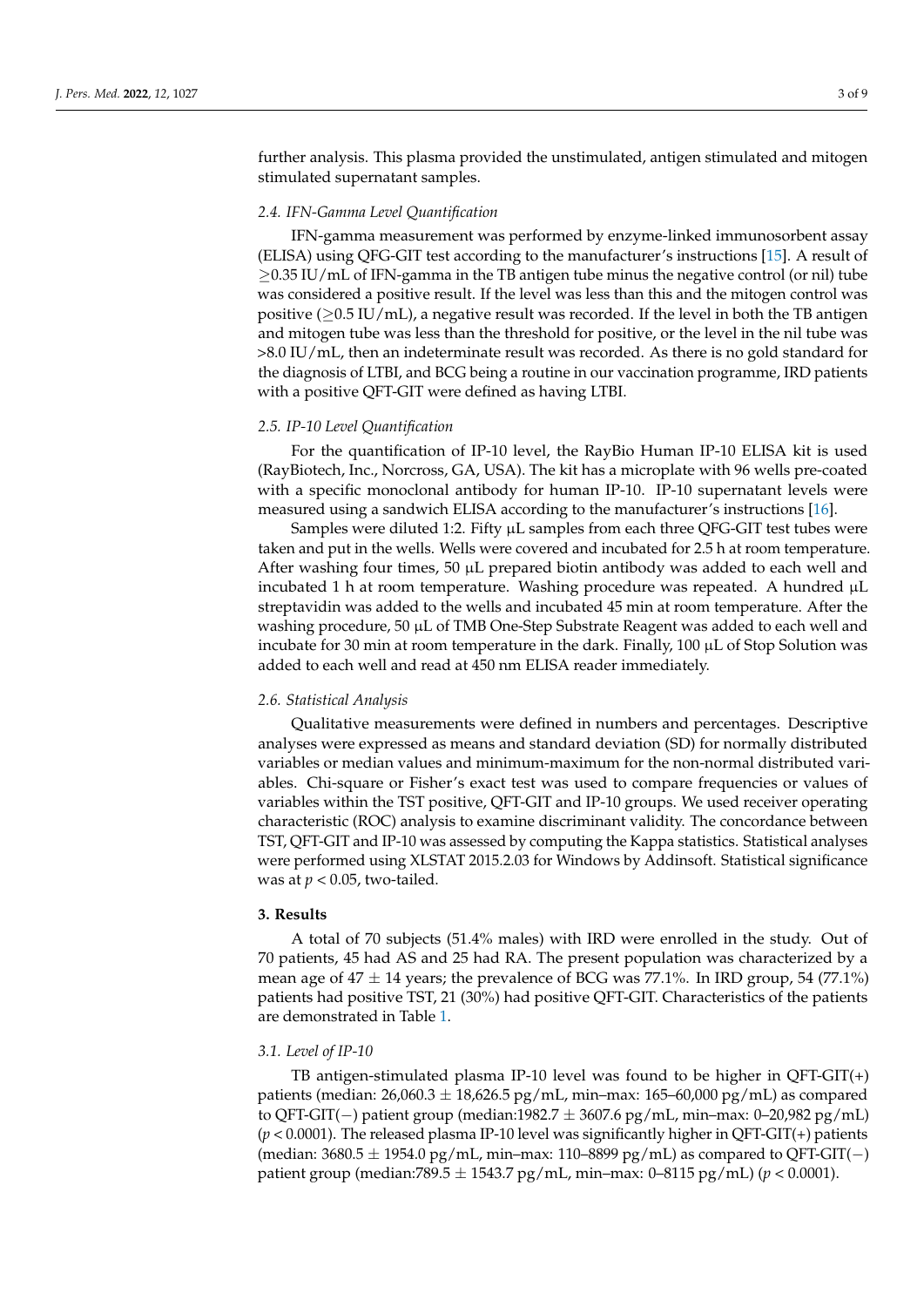| Type of IRD $1$                      | (n/%)     |  |
|--------------------------------------|-----------|--|
| Ankylosing spondylitis, $n/\%$       | 45/64.3%  |  |
| Rheumotoid arthritis, $n\frac{9}{6}$ | 25/35.7%  |  |
| Mean age, years $\pm$ SD             | $47 + 14$ |  |
| Male, $n/\%$                         | 36/51.4%  |  |
| BCG positivity, $n/\%$               | 54/77.1%  |  |
| TST positivity, $n/\%$               | 54/77.1%  |  |
| QFT-GIT positivity, $n/\%$           | 21/30%    |  |

QFT-GIT positivity, *n*/% 21/30%

<span id="page-3-0"></span>**Table 1.** Characteristics of the patients  $(n = 70)$ .

<sup>1</sup> IRD, inflammatory rheumatic diseases; BCG, Bacillus Calmette–Guérin, TST, tuberculin skin test; QFT-GIT, QuantiFERON-TB Gold in-Tube test.

# 3.2. Cut-Off Point Determination for IP-10

IP-10 value in nil tube was extracted from the plasma IP-10 value which was stimulated by TB antigen. Thus, we calculated the amount of IP-10 produced after stimulation with TB antigen. This value was called as released IP-10. To determine the diagnostic performance<br>and QTT-GIT(+) IRD patients. It yields. It yields. It yields. It is viewed 2000. of TB antigen dependent IP-10, receiver-operator characteristic (ROC) curve analysis was of TB anugen dependent in -10, receiver-operator characteristic (KOC) curve analysis was<br>performed in QFT-GIT(−) and QFT-GIT(+) IRD patients. It yielded 2197 pg/mL cut-off point. At this cut-off point, IP-10 showed 89% of specificity with a sensitivity of  $91\%$ (AUC: 0.950, 95% CI:0.906–0.994) (Figure [1\)](#page-3-1).

<span id="page-3-1"></span>

False positive rate (1 - Specificity)

determined using QFT-GIT(+) and QFT-GIT(−) patients with inflammatory rheumatic diseases. The area under curve was 0.950 (95% CI 0.906–0.994). (Red line: stimulated IP-10 levels; Black line: reference). **Figure 1.** ROC curve analysis for the released plasma inducible protein-10. The cut-off values were

Using the released IP-10, the results obtained with the cut-off value of  $\geq$ 2197 pg/mL were considered positive. According to this cut-off value, IP-10 test was positive in 31 (44.3%) patients with IRD. Demographic and clinical features of the patients are demonstrated in Table [2.](#page-4-0)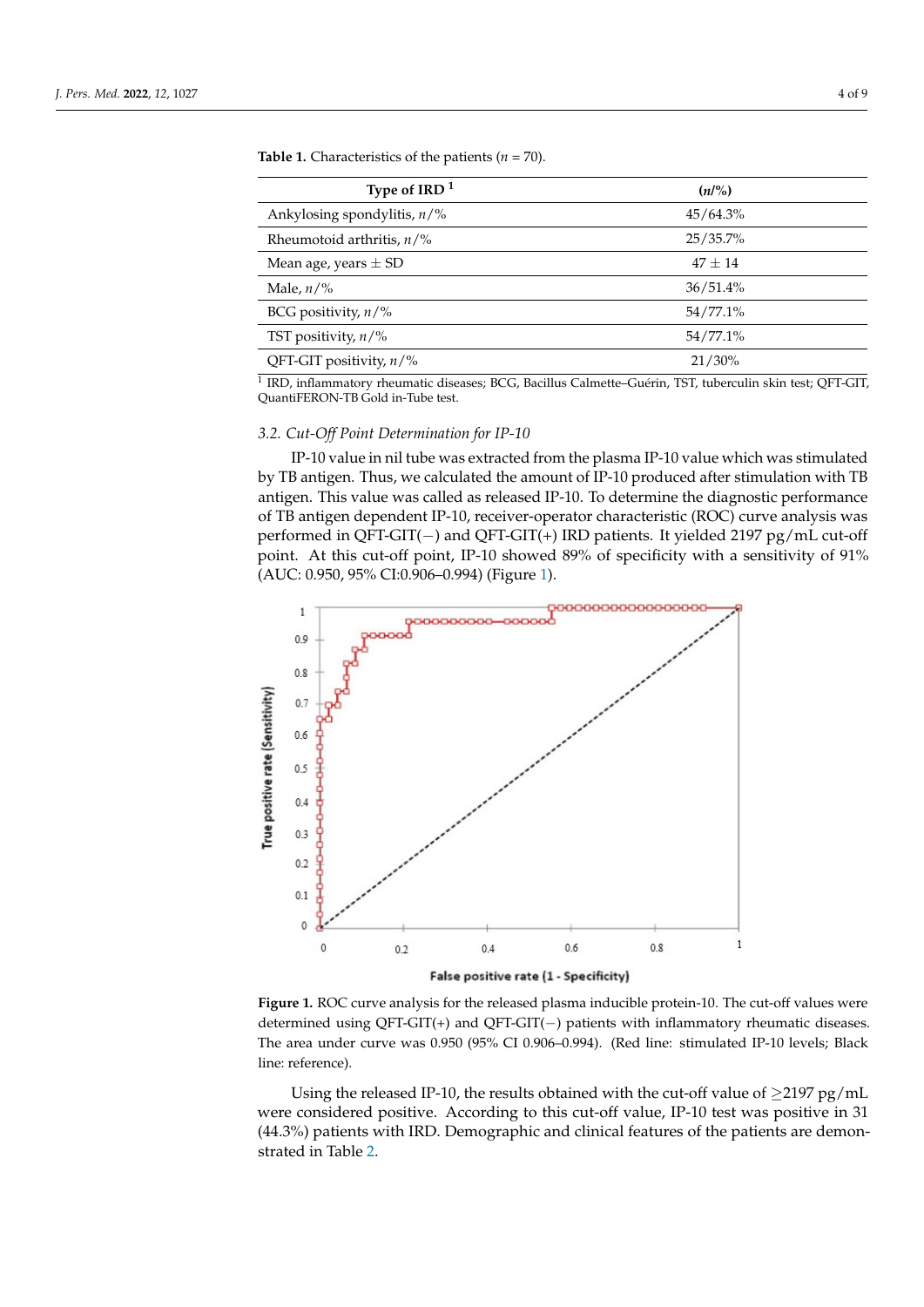|                                                  | n  | $TST (+)^1$<br>$(n = 54)$ | $\boldsymbol{p}$ | $QFT-GIT (+)$<br>$(n = 21)$ | $\boldsymbol{p}$ | $IP-10 (+)$<br>$(n = 31)$ | $\boldsymbol{p}$ |
|--------------------------------------------------|----|---------------------------|------------------|-----------------------------|------------------|---------------------------|------------------|
| Gender, $n$ (%)                                  |    |                           |                  |                             |                  |                           |                  |
| Female                                           | 34 | 23(67.6)                  | 0.660            | 8(23.5)                     | >0.05            | 9(26.5)                   | 0.004            |
| Male                                             | 36 | 31(86.1)                  |                  | 13(36.1)                    | data             | 22(61.1)                  |                  |
| Age, years, $n$ (%)                              |    |                           | 0.03             |                             | >0.05            |                           | 0.66             |
| $29$                                             | 8  | 7(87.5)                   |                  | 1(12.5)                     |                  | 2(25.0)                   |                  |
| $30 - 49$                                        | 35 | 31 (88.6)                 |                  | 10(28.6)                    |                  | 16(45.7)                  |                  |
| $50 - 69$                                        | 22 | 15(68.2)                  |                  | 10(45.5)                    | data             | 11(50.0)                  |                  |
| >70                                              | 5  | 1(20.0)                   |                  | 0(0.0)                      | data             | 2(40.0)                   |                  |
| BCG vaccinated, $n$ (%)                          |    |                           |                  |                             |                  |                           |                  |
| Yes                                              | 54 | 44 (82.4)                 | 0.230            | 15(42.9)                    | 0.190            | 22(43.1)                  | 0.160            |
| No.                                              | 16 | 10(64.3)                  |                  | 6(29.4)                     | data             | 9(64.3)                   |                  |
| Diagnosis, $n$ (%)                               |    |                           |                  |                             |                  |                           |                  |
| RA                                               | 25 | 14(56.0)                  | 0.020            | 6(24.0)                     | 0.410            | 9(12.9)                   | 0.290            |
| AS                                               | 45 | 40 (88.8)                 |                  | 15(33.3)                    |                  | 22 (31.4)                 |                  |
| Treatment TNF- $\alpha$ inhibitors, <i>n</i> (%) |    |                           |                  |                             |                  |                           |                  |
| Yes                                              | 28 | 20(71.4)                  | 0.350            | 5(25.0)                     | 0.700            | 9(12.9)                   | 0.090            |
| No.                                              | 42 | 34 (80.9)                 |                  | 16(38.0)                    |                  | 22(52.3)                  |                  |
| Steroid, $n$ (%)                                 |    |                           |                  |                             |                  |                           |                  |
| Yes                                              | 12 | 8(75)                     | 0.45             | 5(62.5)                     | 0.25             | 6(50)                     | 0.52             |
| No                                               | 58 | 46(85.2)                  |                  | 16(27.6)                    |                  | 25(43.1)                  |                  |

<span id="page-4-0"></span>**Table 2.** Associations of demographic, epidemiological and clinical characteristics and therapy with QuantiFERON-TB Gold intube (QFT-GIT) and tuberculin skin test (TST) and Interferon-Inducible Protein-10 (IP-10) positive results in subjects with IRD patients.

 $^1$  TST assessment limit according to  ${\geq}5$  mm. TST, tuberculin skin test; QFT-GIT, QuantiFERON-TB Gold In-Tube test; IP-10, interferon-gamma-inducible protein 10; BCG, Bacillus Calmette–Guérin; RA, rheumatoid arthritis; AS, ankylosing spondylitis; TNF, tumor necrosis factor.

Tuberculin skin test positivity was significantly higher in AS patients versus RA patients and IP-10 positivity was significantly higher in male versus female patients. No difference was determined between the patients with and without BCG vaccination, as well as the patients received and not received TNF-α inhibitor therapy, in terms of positivity of the tests (TST, QFT-GIT, IP-10). Likewise, it was observed that steroid use has no statistically significant effect on test results. TST positivity decreased with older age  $(p = 0.03)$ . Contrary to TST, QFT-GIT and IP-10 positivity increased with age, but this increment was not statistically significant.

Concordance between the results of TST, QFT-GIT and IP-10 tests is demonstrated in Table [3.](#page-4-1) According to the TST threshold taken as  $\geq$ 5 mm, agreement between QFT-GIT and TST was poor (55.7%,  $\kappa = 0.24$ ), and it was also poor between IP-10 and TST (58.6%,  $\kappa = 0.19$ ). The agreement was good between QFT-GIT and IP-10 (84.3%,  $\kappa = 0.65$ ).

<span id="page-4-1"></span>**Table 3.** Concordance among latent tuberculosis infection tests.

| Tests           |       | Kappa Value |      |       |      |
|-----------------|-------|-------------|------|-------|------|
|                 | $-1-$ | $+/-$       | $-7$ | $+/-$ |      |
| TST/OFT-GIT     | 16    | 33          |      | 21    | 0.24 |
| $TST/IP-10$     | 12    | 27          |      | 27    | 0.19 |
| $QFT-GIT/IP-10$ | 38    |             |      | 20    | 0.65 |

TST: Tuberculin skin test, QFT-GIT: QuantiFERON-TB Gold In-Tube test, IP-10: Interferon-gamma-inducible protein 10. TST assessment limit according to  $\geq$ 5 mm.

TST induration was observed in IRD patients with  $TST(+)/QFT-GIT(+)$  results  $(16.09 \pm 4.35 \text{ mm})$ ; and with TST(+)/QFT-GIT(-) results  $(14.09 \pm 4.20 \text{ mm})$  (*p* = 0.123). Likewise, the diameter of TST induration was found to be  $16.11 \pm 4.37$  mm in TST(+)/IP-10(+) IRD patients and 13.18 ± 4.53 mm in TST(+)/IP-10(−) patients (*p* = 0.06).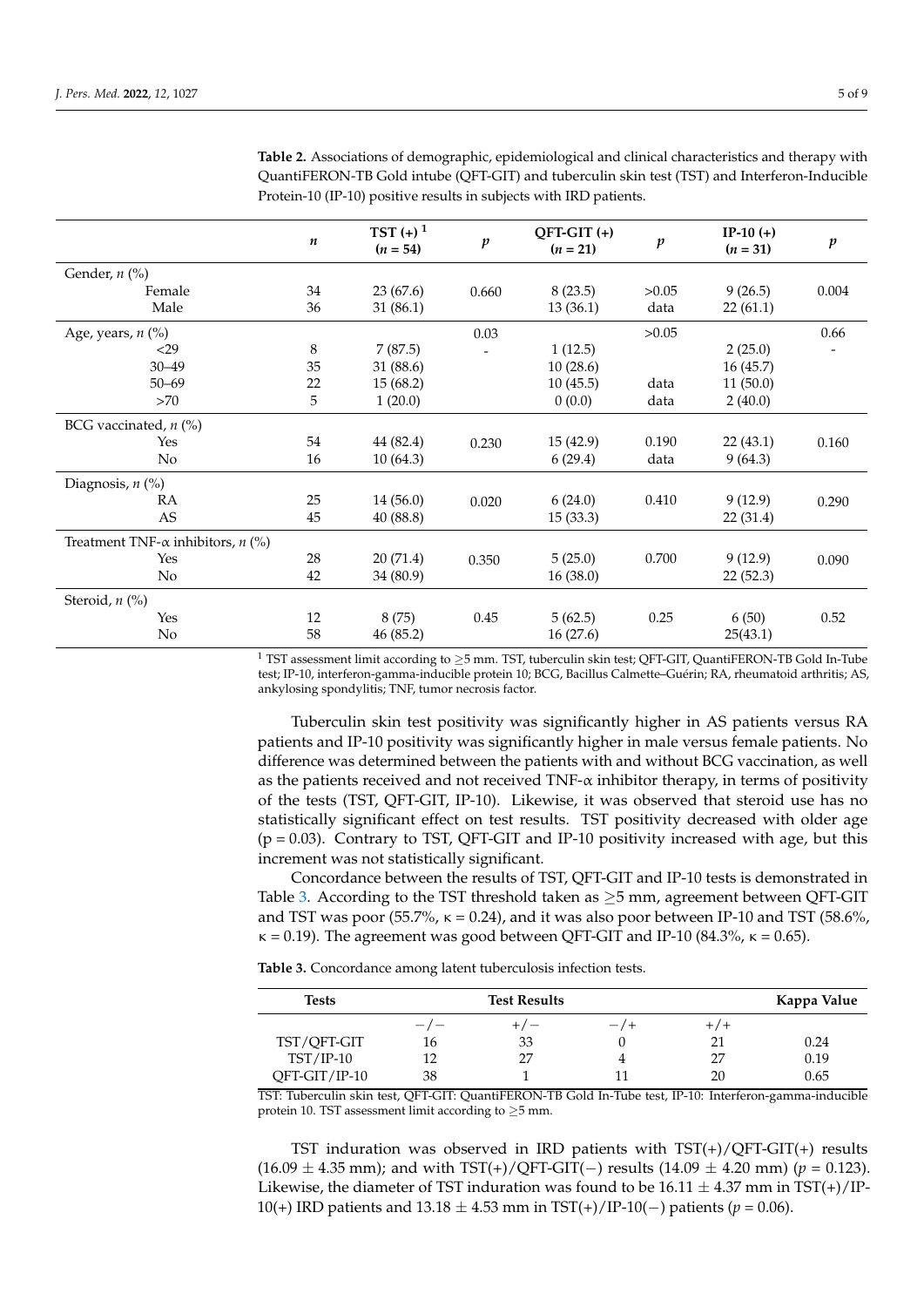## **4. Discussion**

We aimed to evaluate the performance of IP-10 as a marker to detect LTBI and the concordance among TST or QFT-GIT in patients with IRD. The results revealed good agreement between QFT-GIT and IP-10 but poor agreement between TST and either QFT-GIT or IP-10.

It has been demonstrated that TST had poor performance and gave false negative results in the diagnosis of LTBI in immunocompromised patient group including those with IRD [\[6\]](#page-7-5). In a study that evaluated TST response between RA patients and healthy controls, TST was found to be negative independent from duration and activity of disease in 76.6% of the patients with RA, whereas it was negative in 26% of the control group [\[17\]](#page-7-15). In the present study, TST positivity was found to be 77% in IRD patient group (86.1% in males, 67.6% in females). BCG scar was present in 82.4% of the patients. In a large-scale study performed in normal population living in a tuberculosis endemic country, TST positivity (TST  $\geq$  10 mm) was found to be 69.3%. At least one BCG scar was detected in 91.2% of the cases and it was demonstrated that TST positivity is higher in male gender (70% vs. 55%) [\[18\]](#page-7-16). Similarity of these results with the results of present study suggests that TST responsiveness is not poor at all in our study group. Since there is no gold standard in the diagnosis of LTBI, all studies on IRD patient group in the literature are based on evaluating and comparing TST and new-generation IGRA tests and investigating agreement between these tests. In the IRD patient group, IGRA positivity was reported to be 13–44%, whereas TST positivity was reported to be 1–61%. Different inflammatory diseases of the patients in the study populations and different immunosuppressive medications that they have been receiving and also different BCG vaccination status in their own populations make the interpretation of outcomes difficult [\[19\]](#page-7-17). In a large meta-analysis, the sensitivity and specificity of IGRA tests were found to be 76% and 98%, respectively. It has been stated that IGRA tests have excellent specificity that is not influenced by BCG vaccination but that data from pediatric and immunocompromised patients are limited [\[8\]](#page-7-7). In the studies conducted in IRD patient group, the agreement between TST and IGRA was found to be good in the countries where the rate of BCG vaccination is low, whereas it was found to be poor in the countries where the rate of vaccination is high [\[10,](#page-7-8)[20\]](#page-8-0). In the present study, the agreement between TST and QFT-GIT was poor (kappa = 0.24).

An important IGRA-related disadvantage is high indeterminate test results in immunocompromised patients. It was reported as 13–38.2% depending on the patient group and it was emphasized that this was accompanied by immunosuppressive therapy and particularly peripheral lymphocytopenia [\[21,](#page-8-1)[22\]](#page-8-2). This is different in the IRD patient group; it was reported that indeterminate IGRA results were not prevalent in IRD patients and were seen by less than 5% [\[19\]](#page-7-17). The prevalence of indeterminate test results was reported to be 1.2% in an IRD patient group consisted of 398 patients [\[11\]](#page-7-9). Among 70 patients in our study, there was no patient with indeterminate IGRA result.

In 2006, QFT-GIT supernatants were screened for cytokines and chemokines that could be the markers of *M. tuberculosis* antigen-specific cell-mediated immune response. It was demonstrated that IP-10 was overexpressed in the patients with active tuberculosis but there was no expression in unexposed controls. This suggested that IP-10 might be an alternative marker to IFN- $\gamma$  and may lead to development of IGRA tests [\[23\]](#page-8-3). Studies were performed to investigate diagnostic performance of IP-10 in tuberculosis and they have been frequently compared with IGRA tests. Studies that compared the results of IP-10 and QFT-GIT one-to-one in indicating active TB reported comparable rates of positivity (74–91% vs. 79–100%) [\[12](#page-7-10)[,24,](#page-8-4)[25\]](#page-8-5). Consistency between the two tests was investigated in only two of these studies and was found good. Specificity was found to be 98% for IP-10 and 100% for QFT-GIT in unexposed healthy controls in Italy and Denmark and no crossreaction was observed with BCG [\[26\]](#page-8-6). IP-10 was found to be 55% positive and QFT-GIT was found to be 48% positive in an Indian population without symptom or contact with tuberculosis and it was interpreted in the way that the test could reflect the prevalence of LTBI [\[27\]](#page-8-7). In a multicenter study conducted in Europe in the patients with non-tuberculosis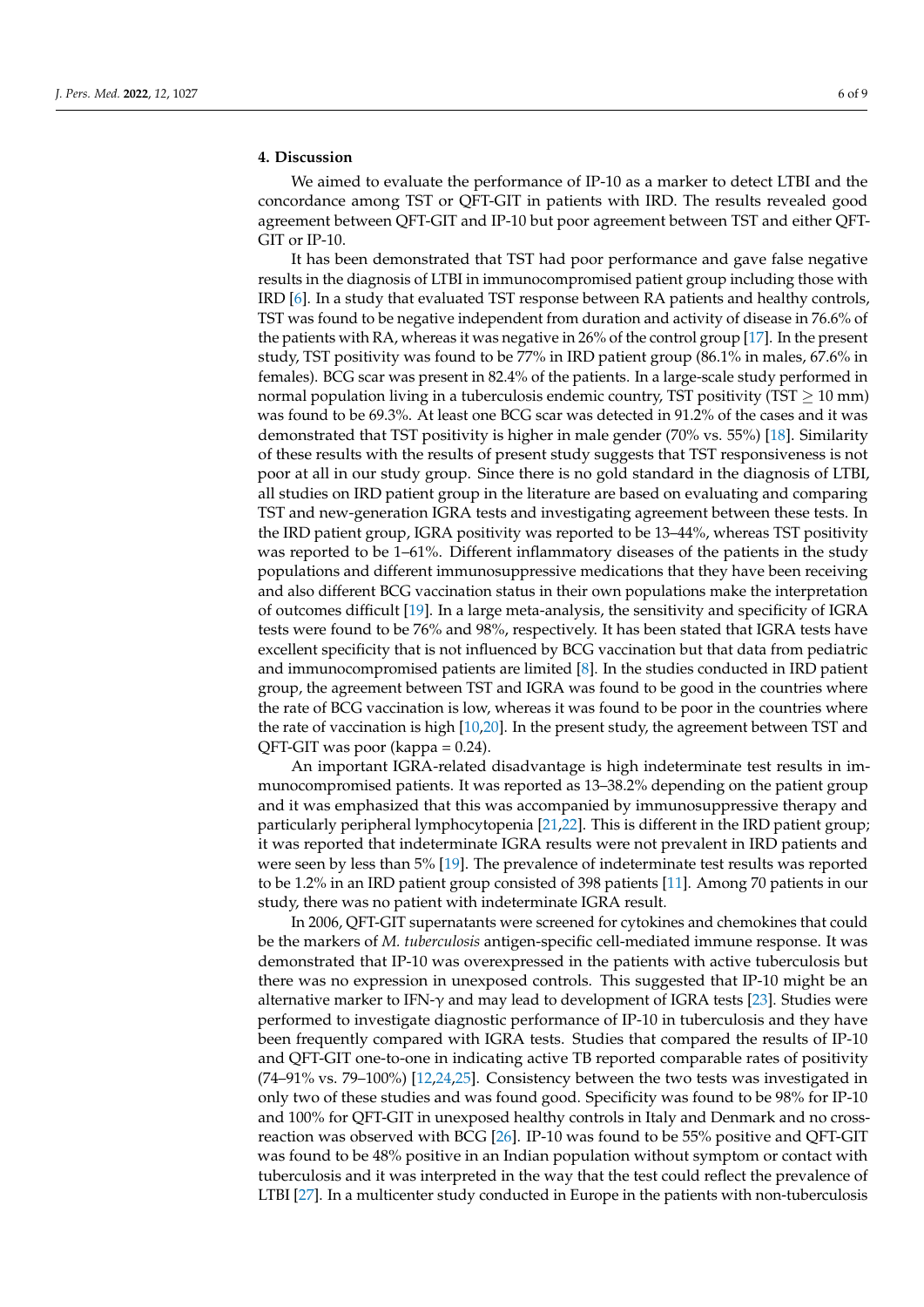disease, IP-10 was 35% positive and QFT-GIT test was 27% positive and increase in the positivity of IP-10 was interpreted in the way that IP-10 might have superior sensitivity or impaired specificity as compared to QFT-GIT [\[25\]](#page-8-5). Obtaining similar results in the present study (IP-10 31% positive, QFT-GIT 21% positive) suggested that sensitivity of IP-10 might be considered to be superior. Also, a few recent studies showed that IP-10 might help to differentiate healthy controls, LTBI, and active TB from each other, but it did not reach sufficient sensitivity and specificity [\[28](#page-8-8)[,29\]](#page-8-9).

Making accurate diagnosis of LTBI is important for the treatment and follow-up in immunocompromised patients, who have high risk of progression to active TB. In a novel randomized controlled study, the occurrence of tuberculosis was evaluated in patients receiving TNF- $\alpha$  inhibitors and exposure to TNF- $\alpha$  inhibitors was associated with a statistically significant threefold increase in the risk of TB. These findings confirm that appropriate screening with TST/IGRA test should be performed before starting treatment with TNF- $\alpha$  inhibitors [\[30\]](#page-8-10). Murdaca et al. also pointed to the negative TST should be interpreted with caution in any patient who is under treatment with an immunosuppressive agent as they ae more likely to have false-negative TST results, IGRAs for the LTBI have recently been proven to be more spesifiic for LTBI than the TST in immunocomponent subjects as an expert opinion [\[31\]](#page-8-11).

Unfortunately, both TST and IGRA tests may give false negative outcomes in such patients. In a study conducted with IP-10 in HIV(+) patient group, it was reported that IP-10 is slightly better than QFT-GIT in demonstrating active TB and is influenced less by CD4 cell count [\[25\]](#page-8-5). In another study by Villar-Hernandez et al., using IP-10 and IFN-γ together led to higher detection rate of LTBI in patients with inflammatory rheumatic diseases without being affected by immunosuppressive treatment [\[32\]](#page-8-12).

A study, which evaluated IP-10 in the diagnosis of LTBI in RA patients receiving immunosuppressive therapy, reported significantly higher IP-10 level in TST(+) patients; similar results were obtained in the present study. In the same study, it was demonstrated that baseline unstimulated IP-10 level was high but decreased after treatment in the patient that developed active TB [\[33\]](#page-8-13). Serum IP-10 measurement appears to be one of the most promising tests that might contribute to the diagnosis of LTBI.

The most striking problem in the comparison of studies that are conducted with IP-10 as a new diagnostic marker is associated with technical aspects of the measures used to detect IP-10. The use of different brand kits in the studies, measuring the samples at different dilutions, wide range of measures, and taking different cut-off values in the studies have been specified as the main problems [\[34\]](#page-8-14). Detecting cut-off value using released IP-10 narrowed the range of measure in our study. Limitations of the present study, as in the similar studies, include the facts that study population is small, since it is a specific patient group, and patients have been receiving different therapies. However, the limited number of studies investigating IP-10 in a specific patient group makes the present study critical.

In conclusion, the results of the present study demonstrated that IP-10 is as comparable as QFT-GIT in the diagnosis of LTBI in IRD patient group. It suggests that IP-10 assay could be an alternative biomarker for diagnosis of LTBI in countries where the BCG vaccine is routinely administered.

**Author Contributions:** Conceptualization, M.G.O.; methodology, M.G.O.; software, M.A.U. and A.B.; investigation, M.G.O. and A.B.; resources, S.I. and S.T.O.; data curation, M.G.O. and D.S.B.; writing—original draft preparation, M.G.O. and N.P.; writing—review and editing, M.G.O., S.I. and S.T.O.; All authors have read and agreed to the published version of the manuscript.

**Funding:** This research received no external funding.

**Institutional Review Board Statement:** The study was conducted in accordance with the Declaration of Helsinki, and approved by the or Ethics Committee of Istanbul Yedikule Chest Diseases and Thoracic Surgery Training and Research Hospital (protocol code 2017/73 and March 2017).

**Informed Consent Statement:** Informed consent was obtained from all subjects involved in the study.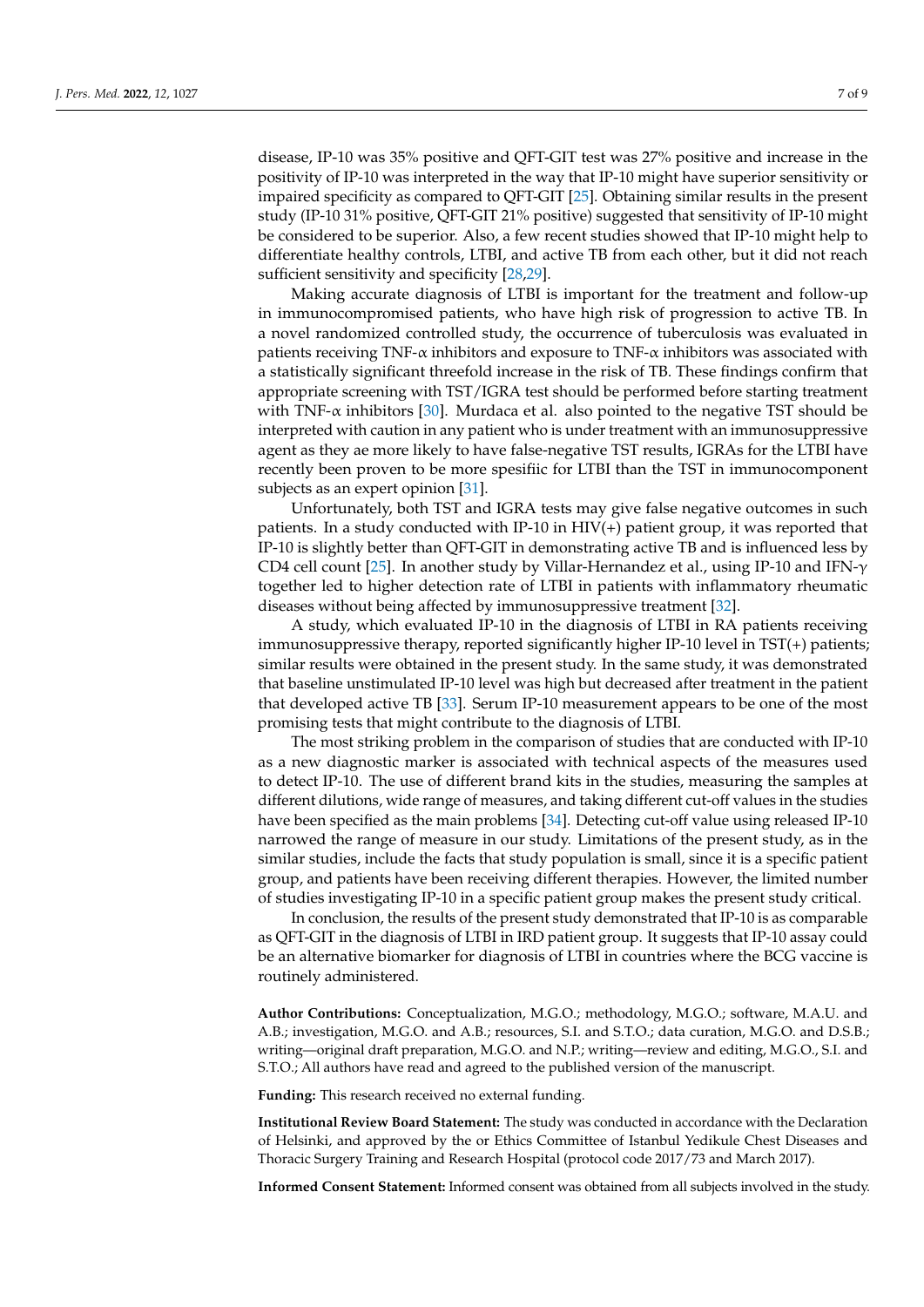**Data Availability Statement:** The data presented in this study are available on request from the corresponding author. The data are not publicly available due to privacy reasons.

**Acknowledgments:** Authors thank to Gungor Ates, Ekrem Cengiz Seyhan, Kaya Koksalan and Emel Caglar for their valuable contributions.

**Conflicts of Interest:** The authors declare no conflict of interest.

## **References**

- <span id="page-7-0"></span>1. Chiang, C.-Y.; Van Weezenbeek, C.; Mori, T.; Enarson, D.A. Challenges to the Global Control of Tuberculosis: Global Control of TB. *Respirology* **2013**, *18*, 596–604. [\[CrossRef\]](http://doi.org/10.1111/resp.12067) [\[PubMed\]](http://www.ncbi.nlm.nih.gov/pubmed/23551328)
- <span id="page-7-1"></span>2. Cantini, F.; Nannini, C.; Niccoli, L.; Petrone, L.; Ippolito, G.; Goletti, D. Risk of Tuberculosis Reactivation in Patients with Rheumatoid Arthritis, Ankylosing Spondylitis, and Psoriatic Arthritis Receiving Non-Anti-TNF-Targeted Biologics. *Mediat. Inflamm.* **2017**, *2017*, 8909834. [\[CrossRef\]](http://doi.org/10.1155/2017/8909834) [\[PubMed\]](http://www.ncbi.nlm.nih.gov/pubmed/28659665)
- <span id="page-7-2"></span>3. Saidenberg-Kermanac'h, N.; Semerano, L.; Naccache, J.M.; Brauner, M.; Falgarone, G.; Dumont-Fischer, D.; Guillot, X.; Valeyre, D.; Boissier, M.-C. Screening for Latent Tuberculosis in Anti-TNF-α Candidate Patients in a High Tuberculosis Incidence Setting. *Int. J. Tuberc. Lung Dis.* **2012**, *16*, 1307–1314. [\[CrossRef\]](http://doi.org/10.5588/ijtld.12.0111) [\[PubMed\]](http://www.ncbi.nlm.nih.gov/pubmed/22863801)
- <span id="page-7-3"></span>4. Cantini, F.; Nannini, C.; Niccoli, L.; Iannone, F.; Delogu, G.; Garlaschi, G.; Sanduzzi, A.; Matucci, A.; Prignano, F.; Conversano, M.; et al. Guidance for the Management of Patients with Latent Tuberculosis Infection Requiring Biologic Therapy in Rheumatology and Dermatology Clinical Practice. *Autoimmun. Rev.* **2015**, *14*, 503–509. [\[CrossRef\]](http://doi.org/10.1016/j.autrev.2015.01.011) [\[PubMed\]](http://www.ncbi.nlm.nih.gov/pubmed/25617816)
- <span id="page-7-4"></span>5. Brock, I.; Weldingh, K.; Lillebaek, T.; Follmann, F.; Andersen, P. Comparison of Tuberculin Skin Test and New Specific Blood Test in Tuberculosis Contacts. *Am. J. Respir. Crit. Care Med.* **2004**, *170*, 65–69. [\[CrossRef\]](http://doi.org/10.1164/rccm.200402-232OC)
- <span id="page-7-5"></span>6. Martins, M.V.B.S.; Lima, M.C.B.S.; Duppre, N.C.; Matos, H.J.; Spencer, J.S.; Brennan, P.J.; Sarno, E.N.; Fonseca, L.; Pereira, G.M.B.; Pessolani, M.C.V. The Level of PPD-Specific IFN-γ-Producing CD4+ T Cells in the Blood Predicts the in Vivo Response to PPD. *Tuberculosis* **2007**, *87*, 202–211. [\[CrossRef\]](http://doi.org/10.1016/j.tube.2006.07.006)
- <span id="page-7-6"></span>7. Andersen, P.; Munk, M.E.; Pollock, J.M.; Doherty, T.M. Specific Immune-Based Diagnosis of Tuberculosis. *Lancet* **2000**, *356*, 1099–1104. [\[CrossRef\]](http://doi.org/10.1016/S0140-6736(00)02742-2)
- <span id="page-7-7"></span>8. Pai, M.; Zwerling, A.; Menzies, D. Systematic Review: T-Cell–Based Assays for the Diagnosis of Latent Tuberculosis Infection: An Update. *Ann. Intern. Med.* **2008**, *149*, 177. [\[CrossRef\]](http://doi.org/10.7326/0003-4819-149-3-200808050-00241)
- 9. Jeong, D.H.; Kang, J.; Jung, Y.J.; Yoo, B.; Lee, C.-K.; Kim, Y.-G.; Hong, S.; Shim, T.S.; Jo, K.-W. Comparison of Latent Tuberculosis Infection Screening Strategies before Tumor Necrosis Factor Inhibitor Treatment in Inflammatory Arthritis: IGRA-Alone versus Combination of TST and IGRA. *PLoS ONE* **2018**, *13*, e0198756. [\[CrossRef\]](http://doi.org/10.1371/journal.pone.0198756)
- <span id="page-7-8"></span>10. Diel, R.; Goletti, D.; Ferrara, G.; Bothamley, G.; Cirillo, D.; Kampmann, B.; Lange, C.; Losi, M.; Markova, R.; Migliori, G.B.; et al. Interferon- Release Assays for the Diagnosis of Latent Mycobacterium Tuberculosis Infection: A Systematic Review and Meta-Analysis. *Eur. Respir. J.* **2011**, *37*, 88–99. [\[CrossRef\]](http://doi.org/10.1183/09031936.00115110)
- <span id="page-7-9"></span>11. Bartalesi, F.; Vicidomini, S.; Goletti, D.; Fiorelli, C.; Fiori, G.; Melchiorre, D.; Tortoli, E.; Mantella, A.; Benucci, M.; Girardi, E.; et al. QuantiFERON-TB Gold and the TST Are Both Useful for Latent Tuberculosis Infection Screening in Autoimmune Diseases. *Eur. Respir. J.* **2009**, *33*, 586–593. [\[CrossRef\]](http://doi.org/10.1183/09031936.00107608) [\[PubMed\]](http://www.ncbi.nlm.nih.gov/pubmed/19047313)
- <span id="page-7-10"></span>12. Ruhwald, M.; Bodmer, T.; Maier, C.; Jepsen, M.; Haaland, M.B.; Eugen-Olsen, J.; Ravn, P.; on behalf of TBNET. Evaluating the Potential of IP-10 and MCP-2 as Biomarkers for the Diagnosis of Tuberculosis. *Eur. Respir. J.* **2008**, *32*, 1607–1615. [\[CrossRef\]](http://doi.org/10.1183/09031936.00055508) [\[PubMed\]](http://www.ncbi.nlm.nih.gov/pubmed/18684849)
- <span id="page-7-11"></span>13. Sokal, J.E. Measurement of Delayed Skin-Test Responses. *N. Engl. J. Med.* **1975**, *293*, 501–502. [\[CrossRef\]](http://doi.org/10.1056/NEJM197509042931013)
- <span id="page-7-12"></span>14. Republic of Turkey Ministry of Health. Directorate General of the Public Health, Tuberculosis Diagnosis and Treatment Guide, Tuberculosis Guideline in Patients Receiving Anti-TNF Treatment, Ankara, May 2019. Available online: [https://hsgm.saglik.gov.](https://hsgm.saglik.gov.tr/depo/birimler/tuberkuloz_db/haberler/Tuberkuloz_Tani_Ve_Tedavi_Rehberi_/Tuberkuloz_Tani_ve_Tedavi_Rehberi.pdf) [tr/depo/birimler/tuberkuloz\\_db/haberler/Tuberkuloz\\_Tani\\_Ve\\_Tedavi\\_Rehberi\\_/Tuberkuloz\\_Tani\\_ve\\_Tedavi\\_Rehberi.pdf](https://hsgm.saglik.gov.tr/depo/birimler/tuberkuloz_db/haberler/Tuberkuloz_Tani_Ve_Tedavi_Rehberi_/Tuberkuloz_Tani_ve_Tedavi_Rehberi.pdf) (accessed on 16 June 2022).
- <span id="page-7-13"></span>15. Cellestis. QuantiFERON s-TB Gold Package Insert. Available online: [https://www.quantiferon.com/products/quantiferon-tb](https://www.quantiferon.com/products/quantiferon-tb-gold/package-inserts/)[gold/package-inserts/](https://www.quantiferon.com/products/quantiferon-tb-gold/package-inserts/) (accessed on 16 June 2022).
- <span id="page-7-14"></span>16. RayBiotech. RayBio Human IP-10 ELISA Kit User Manual. Available online: <https://www.raybiotech.com/human-ip-10-elisa/> (accessed on 16 June 2022).
- <span id="page-7-15"></span>17. Ponce de Leon, D. Attenuated Response to Purified Protein Derivative in Patients with Rheumatoid Arthritis: Study in a Population with a High Prevalence of Tuberculosis. *Ann. Rheum. Dis.* **2005**, *64*, 1360–1361. [\[CrossRef\]](http://doi.org/10.1136/ard.2004.029041) [\[PubMed\]](http://www.ncbi.nlm.nih.gov/pubmed/16100342)
- <span id="page-7-16"></span>18. Ucan, E.; Sevinc, C.; Abadoglu, O.; Arpaz, S.; Ellidokuz, H. Interpretation of tuberculin test results standards of our country and new needs. *J. Toraks* **2000**, *1*, 25–29. Available online: [https://turkthoracj.org/en/interpretation-of-tuberculin-test-results](https://turkthoracj.org/en/interpretation-of-tuberculin-test-results-standards-of-our-country-and-new-needs-1317/)[standards-of-our-country-and-new-needs-1317/](https://turkthoracj.org/en/interpretation-of-tuberculin-test-results-standards-of-our-country-and-new-needs-1317/) (accessed on 16 June 2022).
- <span id="page-7-17"></span>19. Smith, R.; Cattamanchi, A.; Steingart, K.R.; Denkinger, C.; Dheda, K.; Winthrop, K.L.; Pai, M. Interferon-Gamma Release Assays for Diagnosis of Latent Tuberculosis Infection: Evidence in Immune-Mediated Inflammatory Disorders. *Curr. Opin. Rheumatol.* **2011**, *23*, 377–384. [\[CrossRef\]](http://doi.org/10.1097/BOR.0b013e3283474d62)